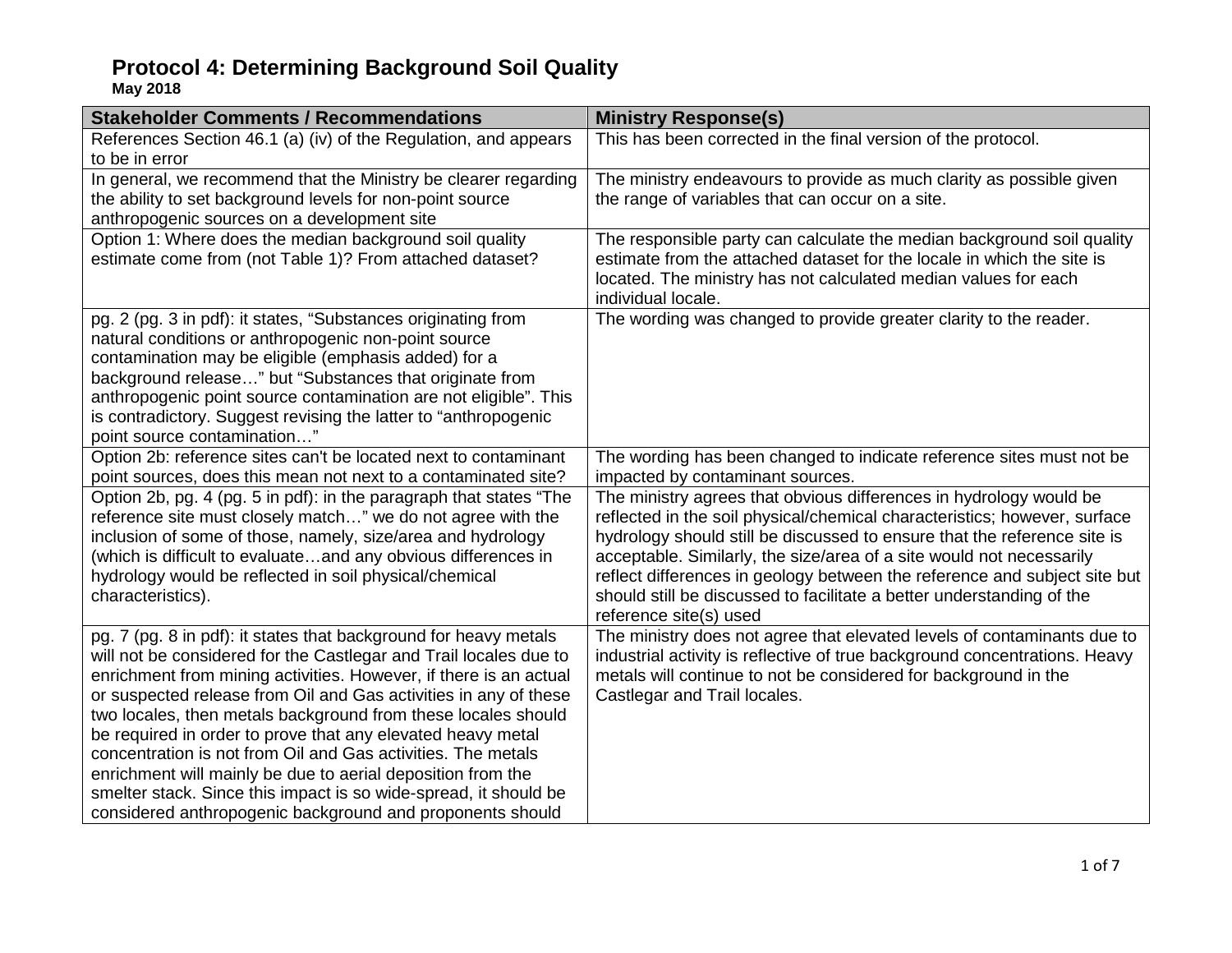| not have to clean up soil to values below anthropogenic<br>background. This requirement, if implemented as proposed,<br>would make remediation of sites in these two locales more<br>complex and costly for proponents, effectively burdening this<br>real estate with unreasonable heavy metals criteria and making<br>beneficial reuse of these sites much more difficult to achieve. By<br>way of example, in Sudbury, Ontario, we understand that the<br>local MOE office has taken the more practical approach that<br>cleanup of soil to nickel, copper and arsenic levels numeric<br>criteria is not possible, due to nickel smelting operations in this |                                                                                                                                                                                                                                                                              |
|-----------------------------------------------------------------------------------------------------------------------------------------------------------------------------------------------------------------------------------------------------------------------------------------------------------------------------------------------------------------------------------------------------------------------------------------------------------------------------------------------------------------------------------------------------------------------------------------------------------------------------------------------------------------|------------------------------------------------------------------------------------------------------------------------------------------------------------------------------------------------------------------------------------------------------------------------------|
| area.                                                                                                                                                                                                                                                                                                                                                                                                                                                                                                                                                                                                                                                           |                                                                                                                                                                                                                                                                              |
| Is any background data available specifically on hexavalent<br>chromium?                                                                                                                                                                                                                                                                                                                                                                                                                                                                                                                                                                                        | Hexavalent chromium was not analyzed in the soil samples collected<br>during the original analysis (using aqua regia and/or nitric perchloric<br>methods) or the re-analysis (using the SALM method). Analysis of<br>speciated metals may be considered for the next update. |
| Request for clarity in Region Figure - Should be clearer in terms<br>of the defined area (e.g., latitude and longitude).                                                                                                                                                                                                                                                                                                                                                                                                                                                                                                                                        | The figure has been updated to provide clarity.                                                                                                                                                                                                                              |
| Reference to section 46.1(a)(iv) of the Regulation appears to be<br>an error. The Regulation does not contain such a section [note]<br>that section 46.1(a)(iv) is also referred in Option 2b and section<br>$5.0$ ].                                                                                                                                                                                                                                                                                                                                                                                                                                           | The typo has been corrected in the final version of the protocol.                                                                                                                                                                                                            |
| The reference in the Protocol should be 45(3)(b) of the<br>Regulation.                                                                                                                                                                                                                                                                                                                                                                                                                                                                                                                                                                                          |                                                                                                                                                                                                                                                                              |
| For consistency with Section 2.0 Introduction and to meet the<br>intent of allowing background release for non-point source<br>anthropogenic sources, the last sentence should be amended to<br>read "Substances that originate from anthropogenic point<br>sources are not eligible for a background release."                                                                                                                                                                                                                                                                                                                                                 | The ministry edited this section to make this point clearer.                                                                                                                                                                                                                 |
| Incorrect reference to Form X - The last paragraph indicates that<br>use of regional background soil quality estimates or median<br>estimates based on the locale approach do not require approval<br>of the Director. However, the next sentence indicates that<br>approval can be achieved by submitting site investigation<br>reports to the ministry which indicate that background soil<br>quality estimates were used. Further, note 1 in Figure 1                                                                                                                                                                                                        | The reference to Form X in the footnote in Figure 1 has been removed.                                                                                                                                                                                                        |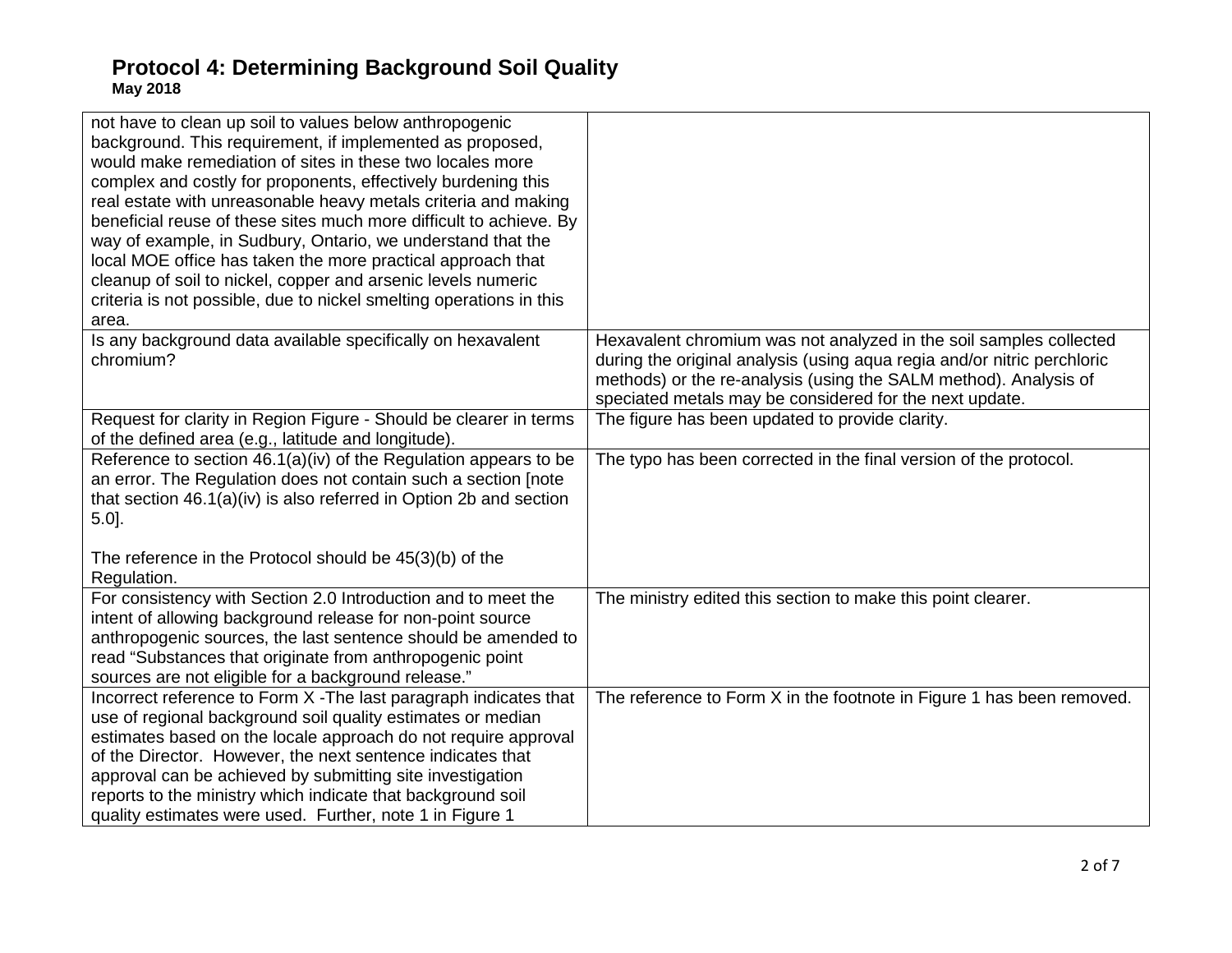| indicates that a Form X (Appendix 2) needs to be completed for      |                                                                         |
|---------------------------------------------------------------------|-------------------------------------------------------------------------|
| approval by the Director for use of a background regional           |                                                                         |
| estimate or locale within the region.                               |                                                                         |
|                                                                     |                                                                         |
| If, as indicated in the first sentence, approval is not required to |                                                                         |
| use the Table 1 regional background estimates or median             |                                                                         |
| estimate for the locale approach, then why is approval via          |                                                                         |
|                                                                     |                                                                         |
| submission of reports or a form required?                           |                                                                         |
| The current version of Protocol 4 allows use of the Table 1.        | The ministry decided that Table 1 can be applied to any depth provided  |
| Regional Background Soil Quality Estimates to a maximum             | your site does not have deep rooted plants or burrowing animals deeper  |
| depth of 3m from the soil surface at a site. Draft 9 of the         | than 1 m. The wording has been changed in the final version of Protocol |
| Protocol limits the depth to 1m. While the reasons for limiting     | 4.                                                                      |
| the sample depth based on the supporting data for the regional      |                                                                         |
| estimates is understood (sample depths for the data set are less    |                                                                         |
| than 1m), there are instances where the non-point source            |                                                                         |
| anthropogenic or natural background extends to deeper depths        |                                                                         |
| in the soil stratum.                                                |                                                                         |
|                                                                     |                                                                         |
| If the stratigraphy at a site supports applying the regional        |                                                                         |
| estimates to deeper depths will the ministry consider approval      |                                                                         |
| under Option 1?                                                     |                                                                         |
| Regional background values are proposed to be limited to soils      | See response to one metre depth issue above.                            |
| less than 1 m depth                                                 |                                                                         |
| A large majority of the draft background values are less than the   | This ministry has noted this.                                           |
| new "Omnibus" standards due to become effective November 1,         |                                                                         |
| 2017                                                                |                                                                         |
| Include a definition of "anthropogenic sources" and "non-point      | The ministry has noted this.                                            |
| anthropogenic sources" and "anthropogenic release."                 |                                                                         |
| Ambiguity was noted in the following:                               |                                                                         |
| • see box at end of Section 2.0;                                    |                                                                         |
|                                                                     |                                                                         |
| • Section 4.0 first paragraph;                                      |                                                                         |
| • Section 4.2.2 "Option 2b - Reference site procedure" first        |                                                                         |
| paragraph                                                           |                                                                         |
| Is reference to section 46.1 (a) (iv) of the Regulation intended to | This has been corrected in the final version.                           |
| reference 45(3)b or is there a new version of the Regulation        |                                                                         |
| planned                                                             |                                                                         |
| Footnote 1 on Figure 1 is confusing – there is a first-time         | The reference to Form X has been removed from the final version and     |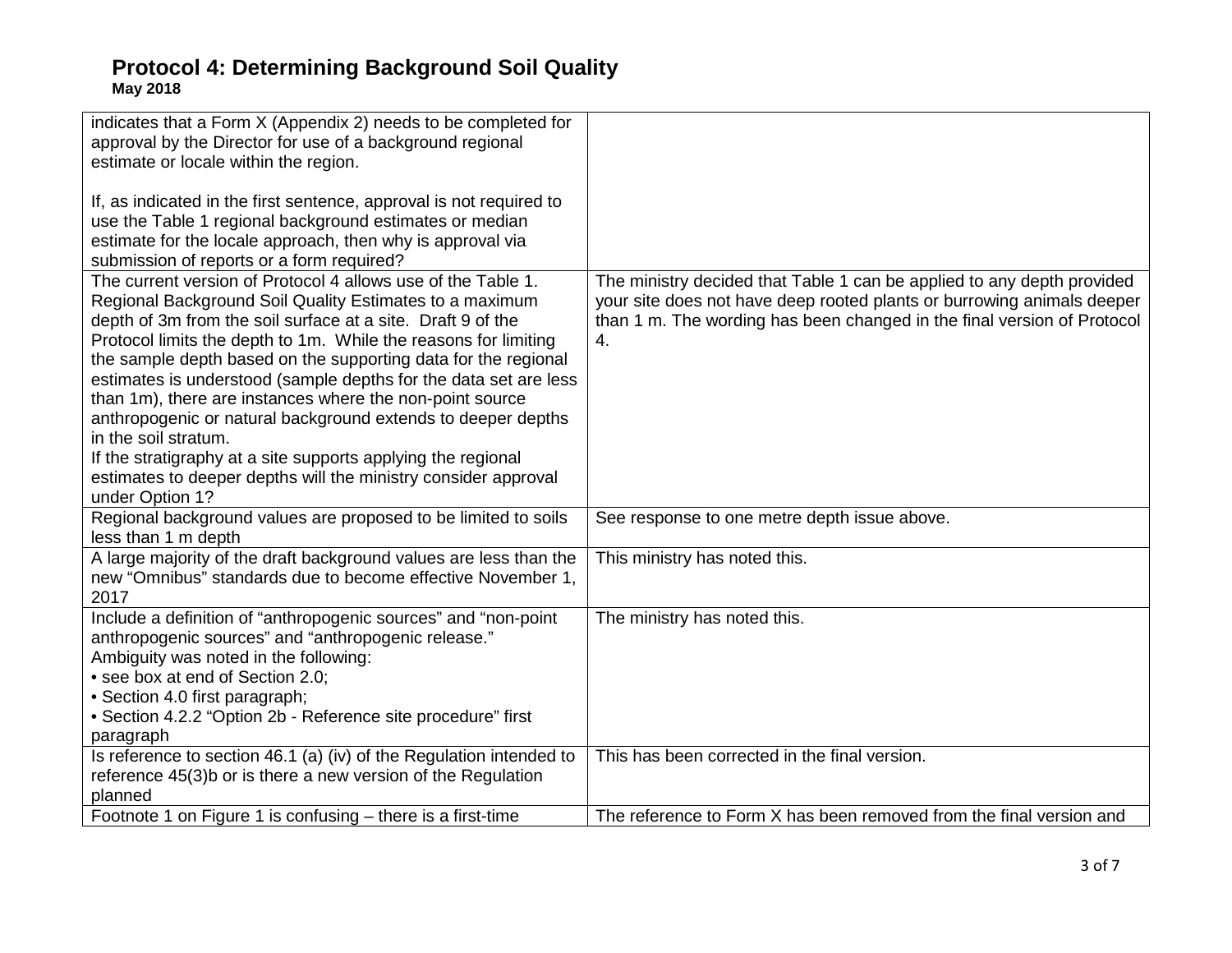| reference to Form X and appendix 2 but there is no reference to<br>appendix 1.                                                                                                                                                                                                                                                                                                                                                                                                                                                                                                                                                                                                                                                              | references to appendices have been updated.                                                                                                                                                                                                                                                                                                                           |
|---------------------------------------------------------------------------------------------------------------------------------------------------------------------------------------------------------------------------------------------------------------------------------------------------------------------------------------------------------------------------------------------------------------------------------------------------------------------------------------------------------------------------------------------------------------------------------------------------------------------------------------------------------------------------------------------------------------------------------------------|-----------------------------------------------------------------------------------------------------------------------------------------------------------------------------------------------------------------------------------------------------------------------------------------------------------------------------------------------------------------------|
| 1st paragraph: It is stated that "Table 1 is based on the Strong<br>Acid Leachable Metals (SALM) digestion method." However, for<br>sodium we understand that the saturated paste method is<br>referenced for the omnibus sodium standards. With such a<br>method, are there regional data available for sodium?                                                                                                                                                                                                                                                                                                                                                                                                                            | Sodium results were removed from Table 1 as these values were based<br>on the SALM digestion method. Regional data for sodium using the<br>saturated paste method are not available.                                                                                                                                                                                  |
| 2nd Paragraph:"regional background estimates may only be<br>used as determinants of background soil quality to a maximum<br>depth of 1m from ground surface at a site." This is likely to be an<br>issue for many sites where deeper soils exceed standards but<br>are representative of background. It could also be problematic<br>for disposal of soils from construction sites where excavations<br>are greater than 1 m depth, or where fill materials exceed 1 m<br>depth. Perhaps consider 1) expanding the MOE database by<br>obtaining deeper samples, 2) expanding database by including<br>data available from DSI's submitted to MOE 3) demonstrate that<br>soil less than 1 m depth is similar to soil greater than 1 m depth. |                                                                                                                                                                                                                                                                                                                                                                       |
|                                                                                                                                                                                                                                                                                                                                                                                                                                                                                                                                                                                                                                                                                                                                             | See response to one metre depth issue above.                                                                                                                                                                                                                                                                                                                          |
| 3rd Paragraph: Figure 3 needs to be revised to include scale,<br>north arrow, geographical names or other features such as<br>latitude/longitude ranges, etc. We suggest that P4 could use<br>references in the figures and the text for those not familiar with<br>the Lower Mainland.                                                                                                                                                                                                                                                                                                                                                                                                                                                     |                                                                                                                                                                                                                                                                                                                                                                       |
| 4th Paragraph: "Data provided for a particular locale may also<br>be used as representative of soil background at a site located in<br>that locale." Can the data from a few locales closet to a site be<br>used for that site, specifically if the site is on a regional<br>boundary?                                                                                                                                                                                                                                                                                                                                                                                                                                                      | Agreed.                                                                                                                                                                                                                                                                                                                                                               |
| "However, due to the limited number of data points (i.e.<br>sampling results) available for each locale, the background soil<br>estimate must be calculated using the median value of the<br>data." Calculating the median will result in lower background                                                                                                                                                                                                                                                                                                                                                                                                                                                                                  | Within the capture area of a named locale, if you want to argue that<br>more locales applicable this would be considered a modification of local<br>reference site procedure and would be considered on a case by case<br>basis. All locales that match would need to be taken into account, not<br>just ones that benefit the responsible party. This approach would |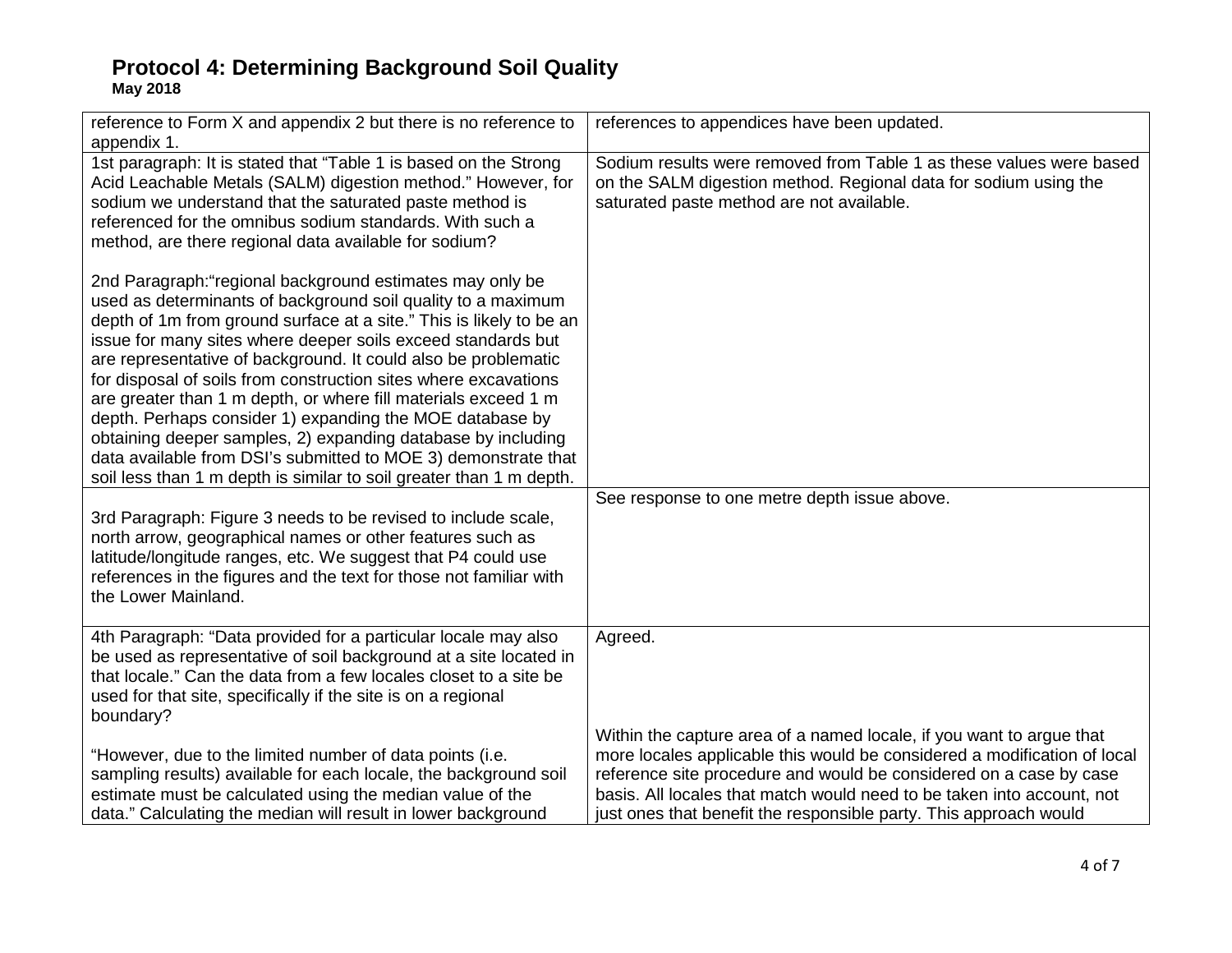| values than using the 95th percentile. This may result in an<br>increased level of effort with a possible uncertain outcome -<br>practitioners may therefore be reluctant to use P4 Option 2. Can<br>this be augmented with local results collected by practitioner,<br>and the 95th percentile applied?<br>5th Paragraph: should reference "28" inorganic substances in<br>Table 1 rather than "17".                                                                                                                                                                                                                                                                                                              | require director approval.                                                                                                           |
|--------------------------------------------------------------------------------------------------------------------------------------------------------------------------------------------------------------------------------------------------------------------------------------------------------------------------------------------------------------------------------------------------------------------------------------------------------------------------------------------------------------------------------------------------------------------------------------------------------------------------------------------------------------------------------------------------------------------|--------------------------------------------------------------------------------------------------------------------------------------|
| In Option 2, two sub-options are provided as per below:<br>Option 2a. Augmenting ministry background soil data relevant to<br>the site with additional pertinent data obtained from the literature<br>and/or                                                                                                                                                                                                                                                                                                                                                                                                                                                                                                       | Updated Table 1 – sodium is now removed. Changed relevant text to<br>indicate that 27 inorganic substances are available in Table 1. |
| Option 2b. Direct background soil sampling conducted at an<br>appropriate local reference site relevant to the site in question.<br>In the wording, it is not clear whether option 2a can include<br>elements of Option 2b or not. "and/or" is used but overall this is<br>confusing.                                                                                                                                                                                                                                                                                                                                                                                                                              |                                                                                                                                      |
| Given the limited value of Table 1 as discussed below, perhaps<br>a step process should be considered rather than option<br>selection. Step 1 would, for example, refer to Table 1; step 2<br>would involve collecting data from other sources (i.e., GSC);<br>and Step 3 would involve collecting and sampling reference<br>locations on site, and then off site if necessary.4<br>When using Option 2, a standalone report must be submitted for<br>approval by the Director. Such requirements are likely to<br>increase the time and costs of an investigation. Alternatives<br>processes should be considered as acceptable (e.g., perhaps<br>the CSAP performance review process could accommodate<br>this). | The ministry has noted this.                                                                                                         |
| We expect that gaining approval to sample off-site properties<br>that serve as reference sites will be onerous in many cases,<br>leading to time delays and added cost. We suggest that P4<br>should recognize explicitly that there may be locations on the<br>Site, itself, that can serve as suitable reference sites. Given the<br>limited applicability of Option 1, some explicit language                                                                                                                                                                                                                                                                                                                   | Agreed. On-site reference locations have been identified as an option in<br>the final version of Protocol 4.                         |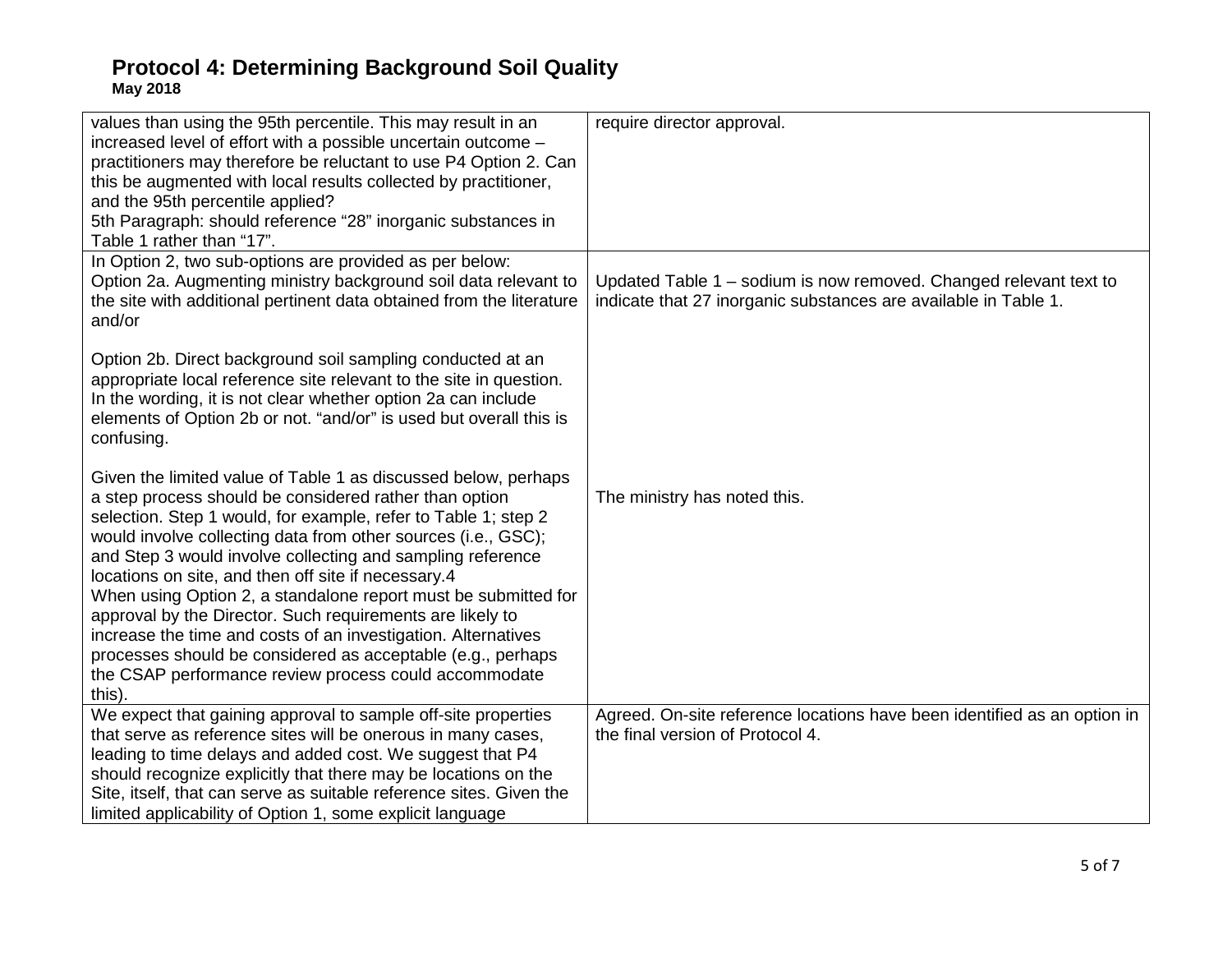| indicating the acceptability of on-site locations should be<br>mentioned. We note that, after going through the process of<br>selecting an off-site reference location, there may be a real risk<br>that substances at the reference site are in low concentrations<br>but are not necessarily representative of regional background.<br>In such cases, the practitioner may choose to sample additional<br>reference sites at additional cost, or simply give up. Are there<br>alternative processes that can be considered?<br>"Soil sampling must be performed in accordance with ministry<br>requirements." We note that the new draft P4 no longer makes<br>reference to TG16.                                                                                                                                                                    |                                                                                                                                                                                                                                                               |
|--------------------------------------------------------------------------------------------------------------------------------------------------------------------------------------------------------------------------------------------------------------------------------------------------------------------------------------------------------------------------------------------------------------------------------------------------------------------------------------------------------------------------------------------------------------------------------------------------------------------------------------------------------------------------------------------------------------------------------------------------------------------------------------------------------------------------------------------------------|---------------------------------------------------------------------------------------------------------------------------------------------------------------------------------------------------------------------------------------------------------------|
| We note that there is a requirement for "a complete history of<br>land use(s) at the reference site." The wording suggests the<br>need for a complete Stage 1 PSI, which is rather onerous,<br>particularly for off-site reference sites. Is that what is intended?<br>We note that the practitioner is required to describe "the<br>statistical significance of the results obtained". This makes<br>sense intuitively; however, given that statistical power increases<br>with the number of data points (and samples) obtained, further<br>guidance would be appreciated on this issue (e.g., can P4<br>specify a minimum number of samples to use in calculating a<br>median or 95th percentile?). This would assist the practitioner in<br>making the decision to use or not use Option 2 as a cost-<br>effective approach to address background. | The selection of an appropriate reference site should be thorough and<br>to a level of intensity similar to that of a Stage 1 PSI to ensure that the<br>site is acceptable for use as a reference site. This is outlined in Section<br>4.2.3 of the protocol. |
| We note that ministry fees will be charged to review the<br>standalone report for Option 2. Again, this will add costs to the<br>process, potentially making it unpalatable and possibly<br>unworkable.                                                                                                                                                                                                                                                                                                                                                                                                                                                                                                                                                                                                                                                | The "Direct Determination of Local Background Soil Quality" report may<br>be a distinct chapter of another report or a stand alone document.<br>Regardless, service fees detailed in Schedule 3 will apply.                                                   |
| P4 makes reference to risks to the biogenic zone from shallow<br>soil concentrations. We suggest that the biogenic zone depth is<br>not necessarily relevant to the composition of overburden soils<br>deposited by geologic processes. If the same<br>geologic/stratigraphic unit is sampled, we would expect the<br>metals concentrations to be distributed throughout the deposit,<br>regardless of depth. In such cases, the applicability of the Table<br>1 background values should not be limited to a depth of one                                                                                                                                                                                                                                                                                                                             | See response to one metre depth issue above.                                                                                                                                                                                                                  |